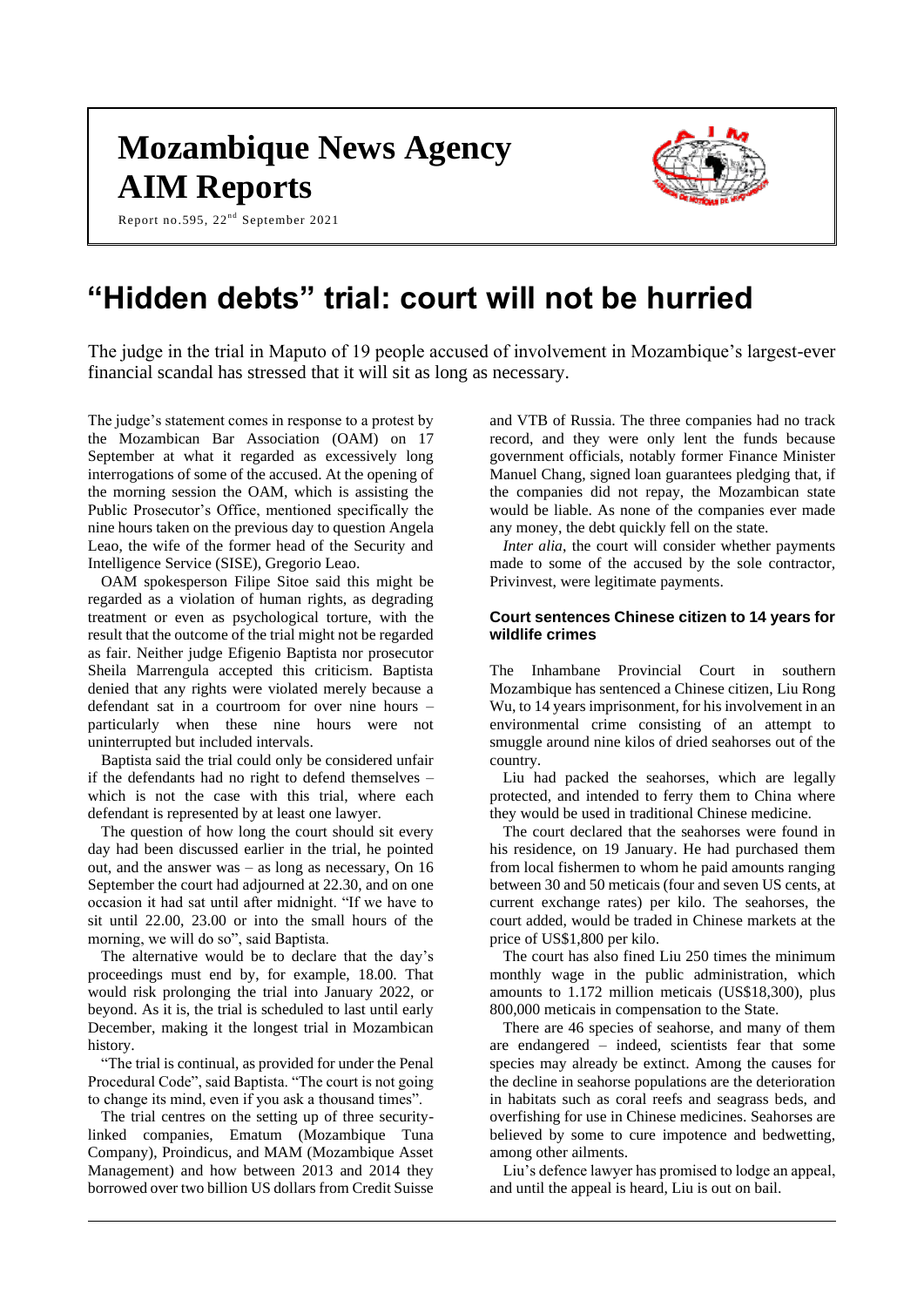#### **Illegal timber yard dismantled**

The National Agency for Environmental Quality Control (AQUA) and the National Inspectorate of Economic Activities (INAE) have jointly dismantled a timber yard that was unlawfully exploiting wood in the administrative post of Muxungue, in the central province of Sofala, according to a report on 20 September in the daily newspaper "Noticias".

Morgado Mussengue, the AQUA delegate in Sofala, said the yard belongs to Cam International, a Chinese company, which, since 2013, has been purchasing and trading forestry products without any licence. In addition, the company logged legally protected species of trees.

Mussengue said preliminary data indicated the company was in possession of 6,163 cubic metres of timber, logged in the district of Machaze in the neighbouring province of Manica.

INAE official Gabriel Raul said the joint team will remain on the site indefinitely. He said Cam International has no authorisation to operate in Muxungue. It is allowed to operate only in Beira, and only for the sale of wood from exotic species such as pine and eucalyptus and not native hardwoods.

The multisector team also added that punitive measures will be taken against the company to safeguard the interests of the State.

The firm's representative, Adriano Bungamano, declined to comment claiming that it is too early and the company would address the matter after the joint team has concluded its work. But he confirmed the existence of a permit authorising the activities in Beira, but not for purchase and trading in Muxungue. He added that the firm also conducts similar activities in Dondo district.

#### **Water restrictions in Nampula city**

Mozambique's Water Supply Investment and Assets Fund (FIPAG), in the northern province of Nampula, has started the second phase of water supply restrictions, in a bid to rationalise the dwindling amount of water available in the reservoir of the Monapo dam.

According to a report on 20 September in the Maputo daily "Noticias", the water supply restrictions include daily reductions of volume distributed during certain hours to ensure the smooth supply to all consumers. The second phase, to run between September and November, is a response to the current dry season which is likely to worsen the water shortage in Nampula.

The Northern Regional Water Board (ARA-Norte), the body that manages the Monapo dam, advised FIPAG in June to reduce the amount of water supplied by the dam from 40,000 to 31,000 cubic metres a day This reduction was implemented between June and August. But in the second phase, starting in September, the amount of water available from the dam will be cut to no more than 25,000 cubic metres a day.

Meanwhile, FIPAG has declared that efforts are underway to improve the water supply through the opening of more boreholes in the outskirts of the city.

## **SADC forces dismantle terrorist base**

The military forces of the Southern African Development Community (SADC) on 18 September announced that they had dismantled a terrorist base in Macomia district, in the northern province of Cabo Delgado.

According to an official statement, "the SADC Mission in Mozambique forces in support of Forcas Armadas de Defesa de Mocambique (FADM) on 14th September 2021 launched an offensive operation and captured an Al Sunnah wa Jama'ah (ASWJ) insurgents' stronghold base South of Messalo River in the Cabo Delgado Province".

It added that this base is believed to be the "Sheik Ibrahim Base" which was used as a training camp.

Weapons, military training manuals, and communication devices were also seized.

The increased intensity of military action against the terrorists is having an impact on morale. Fifteen members of the terrorist group deserted from a base in the Quiterajo administrative post, in Macomia district, and surrendered to the Mozambican defence forces. The defectors described the base as the terrorists' main base in which leaders of the group are living.

Despite the military gains of the Mozambican defence forces and their allies, atrocities are continuing. In Quissanga district, terrorists beheaded five people in the village of Namaluco on 16 September. They are believed to be part of a group fleeing from the joint Mozambican/Rwandan offensive in Mbau administrative post, Mocimboa da Praia district.

After the terrorists were dislodged, first from Mocimboa da Praia town, and then from Mbau, they fled southwards into Quissanga, and may be heading for the provincial capital, Pemba, in the hope of blending in with the tens of thousands of displaced people in Pemba.

#### **EDM restores power to Nangade and Mueda**

Mozambique's publicly owned Electricity Company, EDM, has restored power to Nangade district, in the northern province of Cabo Delgado.

Nangade was reconnected to the national power grid on 11 September, which follows the restoration of power to the neighbouring district of Mueda during the previous week. For over a year electricity supplies have been cut to these areas as a result of sabotage of the Awasse substation by ISIS terrorists.

According to the Minister of Mineral Resources and Energy, Max Tonela, work is underway to restore power to the districts of Palma, Mocimboa da Praia and Muidumbe by the end of this month.

This is a condensed version of the AIM daily news service - for details contac[t pfauvet@live.com](mailto:pfauvet@live.com)

\_\_\_\_\_\_\_\_\_\_\_\_\_\_\_\_\_\_\_\_\_\_\_\_\_\_\_\_\_\_\_\_\_\_\_\_\_\_\_\_\_\_\_\_

\_\_\_\_\_\_\_\_\_\_\_\_\_\_\_\_\_\_\_\_\_\_\_\_\_\_\_\_\_\_\_\_\_\_\_\_\_\_\_\_\_\_\_\_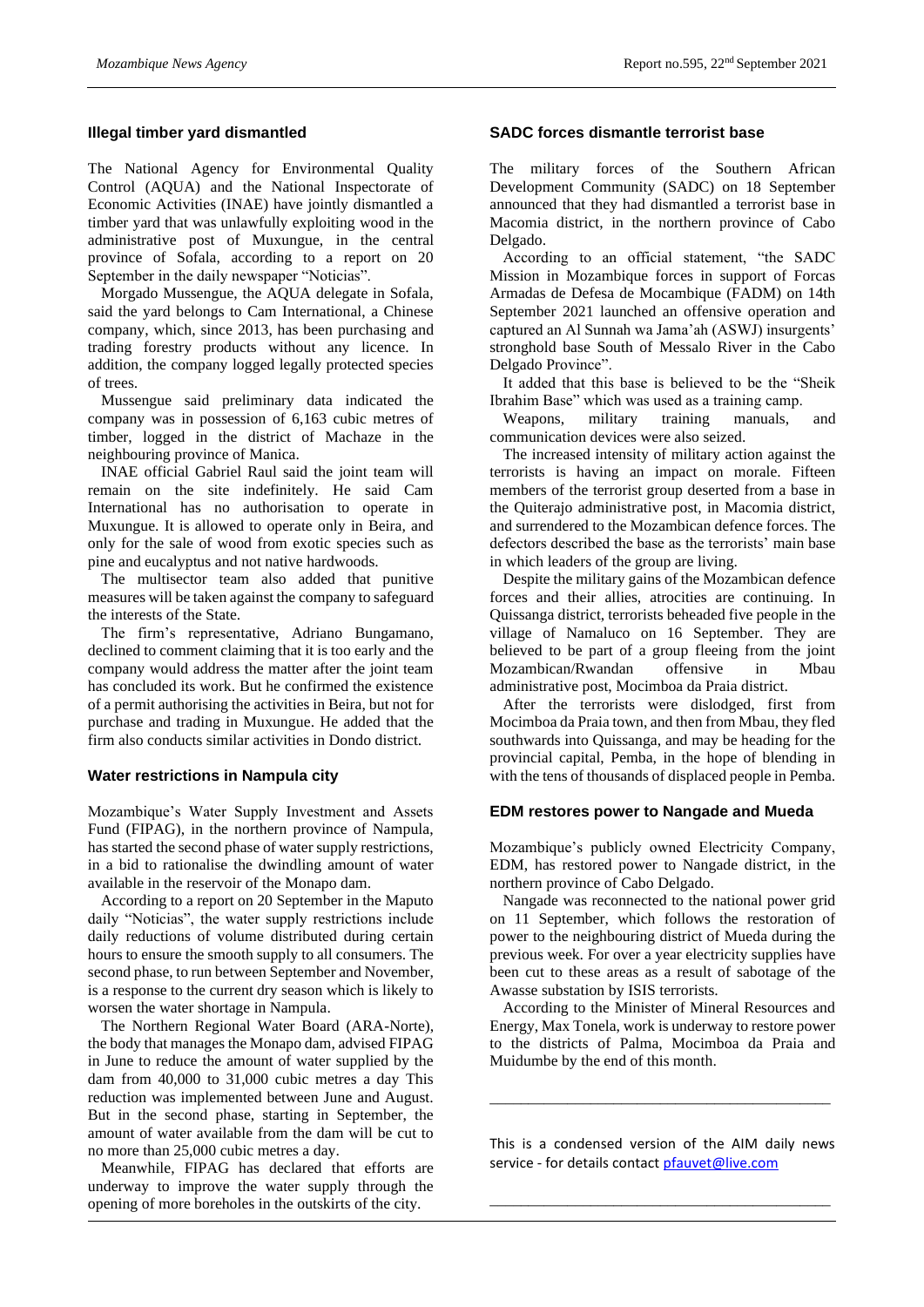#### **Minister launches road rehabilitation**

The Minister of Public Works, Joao Machatine, on 17 September laid the foundation stone for the rehabilitation of three important roads in the southern province of Gaza, with a combined length of 122 kilometres. Unlike the vast majority of Mozambican roads, these will all be toll roads.

The roads run from Macia to Bilene, Macia to Chokwe, and Chokwe to Macarretane. Budgeted at 2.6 billion meticais (US\$ 41 million), the costs will be paid by the Road Network of Mozambique (REVIMO) with the work due to be concluded by October 2022.

The work will create 750 jobs and will be undertaken by a Chinese contractor in partnership with Mozambican subcontractors. The lanes will be widened to 3.5 metres, new drainage ditches will be installed, and the road surface will be improved.

Addressing the ceremony, Machatine stressed that the roads will galvanise agricultural activity and remove the barriers farmers face bringing their crops to market. He added that "according to official data, Chokwe district has an annual agricultural potential estimated at 500,000 tonnes out of which only 60 per cent is marketed, while the rest is lost due to poor road conditions".

Machatine was confident that, after completion of the road rehabilitation, communities will see a growth in income from the sale of their agricultural surplus. Tourist activity is also expected to grow significantly along the road between Macia and the resort of Bilene beach.

### **Expansion of water supply requires US\$1.8 billion**

President Filipe Nyusi on 15 September launched a programme to mobilise US\$1.8 billion to finance the expansion of the urban water supply to bring clean drinking water to a further four million people over the next decade. In addition to drinking water, the project includes sanitation infrastructure which will be resilient to the effects of climate change.

The programme was launched at a time when only two-thirds of Mozambicans have access to clean water despite major investments in recent years.

Addressing the opening ceremony in Maputo of a conference of water supply financing agencies, President Nyusi said that the government also hopes to fast-track the attainment of several objectives of the Sustainable Development Goals (SDGs) by 2030,

The President added that "the investment programme, estimated at US\$1.8 billion over the next 10 years, represents a structured response to the challenges the country has been facing in expanding access to water".

The World Bank representative, Michel Matera, reaffirmed the Bank's commitment to supporting the government in expanding access to safe water across the country. He pointed to the projects that are already underway to increase water access and sanitation in urban areas, which have a budget of US\$458 million.

## **South Korea provides aid for farmers**

The government of South Korea, through its Korean International Cooperation Agency (KOICA), has donated US\$5.7 million to the United Nations World Food Programme (WFP) for its project to support smallholder farmers in the central Mozambican province of Sofala.

According to a WFP press release, the project will improve food security and livelihoods with a focus on climate resilience for smallholder farmers. The project will begin in the districts of Chemba, Maringue, and Caia, and by the time it is completed in 2025, it will have helped 36,000 smallholder farmers and their families.

The project will be run in association with Mozambique's Ministry of Land and Environment, the Ministry of Agriculture and Rural Development, and the National Meteorology Institute (INAM).

WFP points out that Mozambique is one of the countries most vulnerable to the impacts of climate change, and that "over the past three years, five tropical cyclones (Desmond, Idai, Kenneth, Chalane, Eloise, and Guambe) have caused human and material damage mainly in central Mozambique".

According to Antonella D'Aprile, WFP Country Director in Mozambique, "this generous donation from the people of Korea through KOICA will help change the lives of Mozambicans most affected by climate change". She explained that "by supporting smallholder farmers to become climate-resilient, we are also protecting their livelihoods and food security of their families and communities".

### **Air France begins Paris-Maputo flights in December**

Air France has announced that from 2 December it will operate flights between Paris and Maputo. The flights had been planned to begin in October but were delayed due to the continuation of the coronavirus pandemic.

According to the Air France/KLM country manager for southern Africa, Wilson Tauro, "Mozambique has emerged as an important business destination due to its natural energy reserves. However, tourism is also a key asset of the country".

The flights will be an extension of the Paris to Johannesburg route, departing from the French capital on Sunday and Thursday nights at 23.35. These will arrive in Maputo the following afternoon at 14.20. The return flights will depart from Maputo at 16.30 and will arrive at Charles de Gaulle airport in Paris at 05.45.

Other flights can be arranged with Air France through the airline's partnerships with the national airline LAM and the South African based company Airlink.

The introduction of this new route between Maputo and Europe is a positive sign that the economy is expected to bounce back from the economic crisis caused by the Covid-19 pandemic. Currently, the only European company operating flights to Maputo is the Portuguese national airline TAP. Turkish Airlines had been running a service, but this has been suspended.